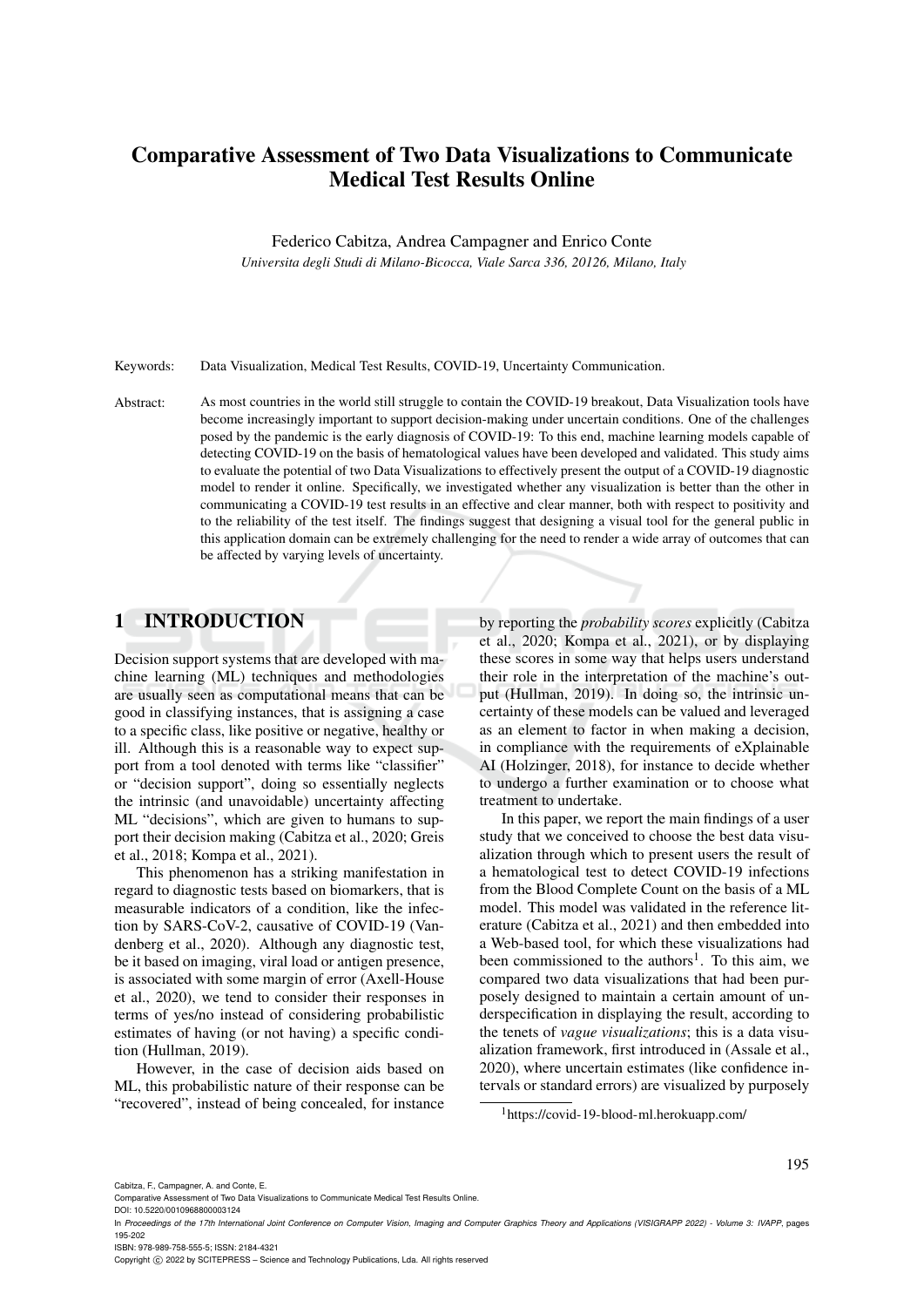avoiding symbolic representation (i.e., numbers) and metric rendering, like length extensions and angles. In *vague visualizations*, these quantities are rendered in terms of visual clues that are generally hard to interpret in quantitative terms (see, e.g. (Cleveland and McGill, 1984)), that is are hard to be mapped into clear-cut categories of numbers, like color shading or saturation and brightness gradients. This feature, which in other contexts could be misinterpreted as a bug or defect, is purposely intended to convey to the readers an embodied sense of uncertainty and vagueness as a strategy to have readers actually understand the visualized estimates, such as risks, odds, dispersion, not just look at them in abstract terms. For this reason, vague visualizations require additional attention (with respect to traditional visualizations) and must be assessed on the basis of the extent they suggest correct interpretations without making use of numbers or visual elements that can be easily converted into numerical values (such as linear extensions or points in Cartesian planes).

### 2 METHODS

As mentioned above, for this user study we conceived and designed two data visualizations. These two data visualizations were conceived during two participatory design sessions that involved the authors of this article and the clinicians involved in the development of the statistical model presented in (Cabitza et al., 2021). Before starting the sessions, the clinicians had been introduced to the requirements of the *vague visualizations* framework mentioned above and were invited to co-design a visualization that could better fit their colleagues, that is experts in interpreting laboratory tests, and a simpler visualization that could be more familiar to the tested patients.

The resulting visualizations were based on different metaphors: one visualization (depicted in Figure 1) was based on the *litmus test*, that is a common test for acidity that is familiar to any chemistry student, and the *bubble level* metaphors, which was chosen to more precisely denote the probabilistic outcome of the test, while not relying on any number (see Figures 1 and 2).

The second data visualization (see Figure 3) adopted the *test stick* metaphor (see Figures 3 and 4), widely adopted in, e.g., pregnancy tests, and thus familiar to the general public.

The user study was then conceived to understand: 1) if the *test stick* metaphor, as an apparently straightforward and common way to present test results, was adequate in case of a delicate response like the one re-

garding COVID-19 positivity, or, as observed in some studies (Pike et al., 2013), it would end up by misleading lay people too often. And 2) if a more technical data visualization, the one designed for healthcare practitioners, could be understandable also by nonspecialist users.

In the *bubble level* visualization the test result is mainly rendered in terms of the position of a circular bubble within a three-color (litmus alike) bar, that is in terms of its proximity to one of two bar extremes to indicate either a COVID-19-positive or a negative condition (on the leftmost red extreme, and on the rightmost blue extreme, respectively). Uncertain (i.e., low reliability) results are thus indicated in terms of a substantial equidistance of the bubble from the extremal anchors, that is when this indicator is in the middle grey area of the litmus bar. Uncertainty is also rendered in terms of the size of the bubble, as in a reinforcing affordance: the bigger the bubble is, the greater the confidence interval of the probability estimate.

The *test stick* visualization renders the same information displayed by the bubble level visualization, but through different affordances and visual cues. To this aim, this visualization exploits the visibility of two red bands: one to indicate the reliability of the response and denoted with a capital *C* ("control"); and one indicating the result of the test, denoted with a single plus mark  $(+)$ . In other words, this visualization renders the model output in terms of bar opacity: so that the more transparent (and less visible) the + and C bands, the lower the probability that the test is associated with a positive condition and the overall test reliability, respectively (see Figures 3 and 4). An almost certainly negative test is then rendered by a stick where only the C bar is clearly visible, while an invalid test is represented by a stick where no red bands is visible.

#### 2.1 Visualization Assessment

We assess the above data visualizations in terms of *information effectiveness*, that is in terms of their capability not to mislead the reader, and therefore allow them to correctly interpret the displayed information, both in regard to the test result and its reliability. Therefore, we related this dimension to the error rate detected in a user study where respondents were supposed to read two test results, one associated to high reliability and a clear response (see Figures 2, 3) and the other one associated to a border-line case and a low-reliability test (see Figures 1, 4); and then choose one answer among several alternatives to report what they read on the data visualization.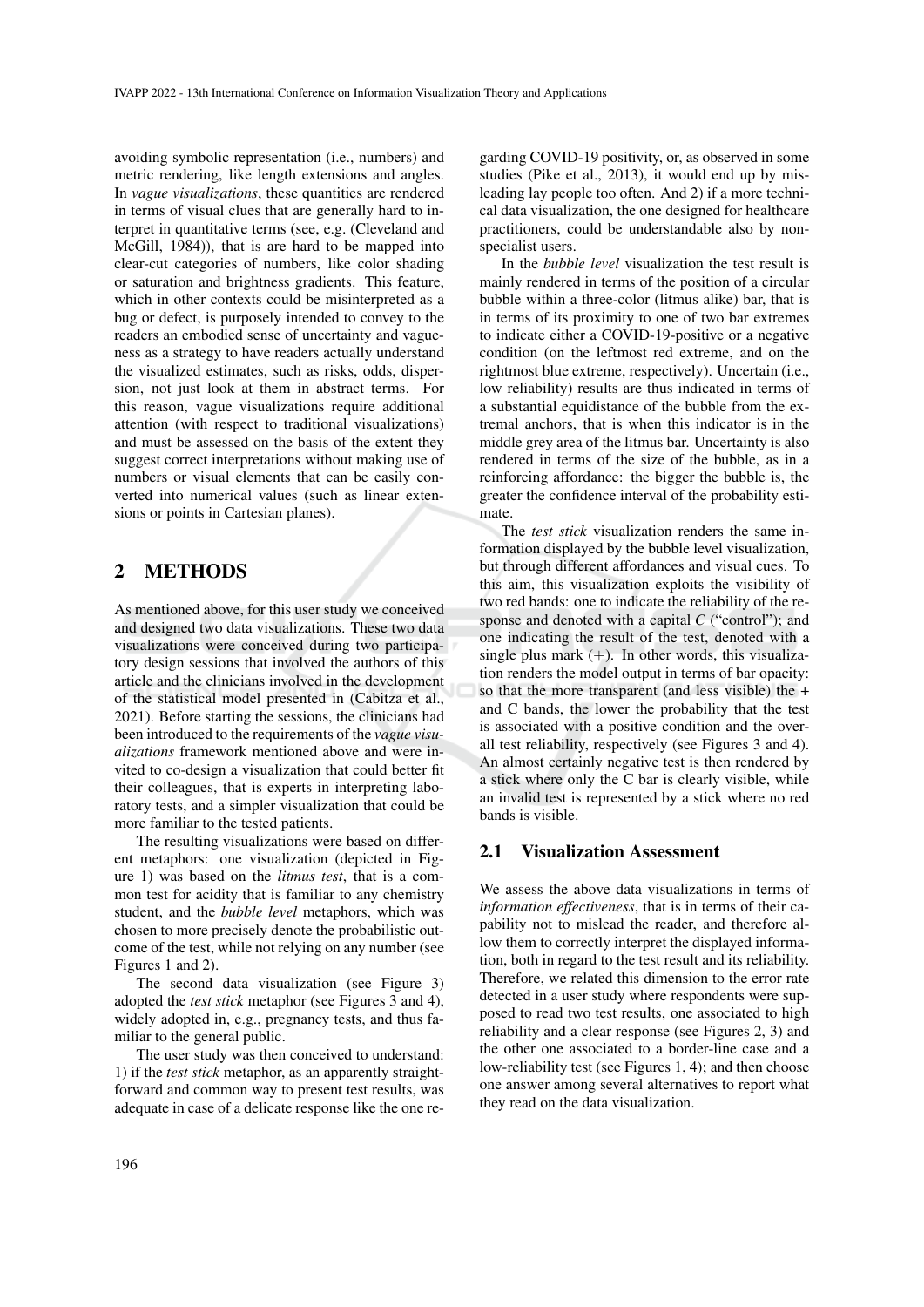



Figure 2: Data visualization of a high-reliability, clearly negative test.





Figure 4: Data visualization of a low-reliability, clearly negative test.

To this aim, we developed an online questionnaire and invited the respondents to fill in to participate in what was called "a data visualization usability test" The respondents were the students of a technologyoriented master degree class and their acquaintances, to whom the former ones were invited to spread the original invitation, also on the social media. Each respondent considered only one type of data visualization, on a random basis, so they could interact with either the bubble level or the stick data visualization, to avoid order bias and mitigate fatigue.

The questionnaire displayed two test results, in random order, with no specific explanation or legend: in one case, the result was slightly positive, that is associated with a 55% probability score of the ML model that the right class was the positive one, on the basis of the CBC test (Low Reliability Tests). In the other case, the result was clearly negative, that is associated with a probability score of 95% for the negative class (High Reliability Tests).

In both cases, the respondents were supposed to assess, for each of the two tests presented: 1) on a 5 value ordinal scale, whether the test result had to be interpreted as definitely positive, more likely positive, more likely negative or definitely negative, or whether this could not be ascertained (the "I don't know, you can't tell" option); and 2) whether the degree of reliability had to be perceived as high, medium, low or whether this aspect could not be determined.

In order to manage the "I don't know, you can't tell" cases, in particular as regards the Low Reliability Tests, we considered two cases: one case – *pragmatical assessment* – in which the middle option for the result interpretability item is considered a right answer for all the uncertain negative results mentioned above (the interpretation is practically correct, because the user should beware of the result); and one case – *semantic assessment* – in which choosing the middle option is nevertheless considered a sign of low interpretability of the data visualization, and hence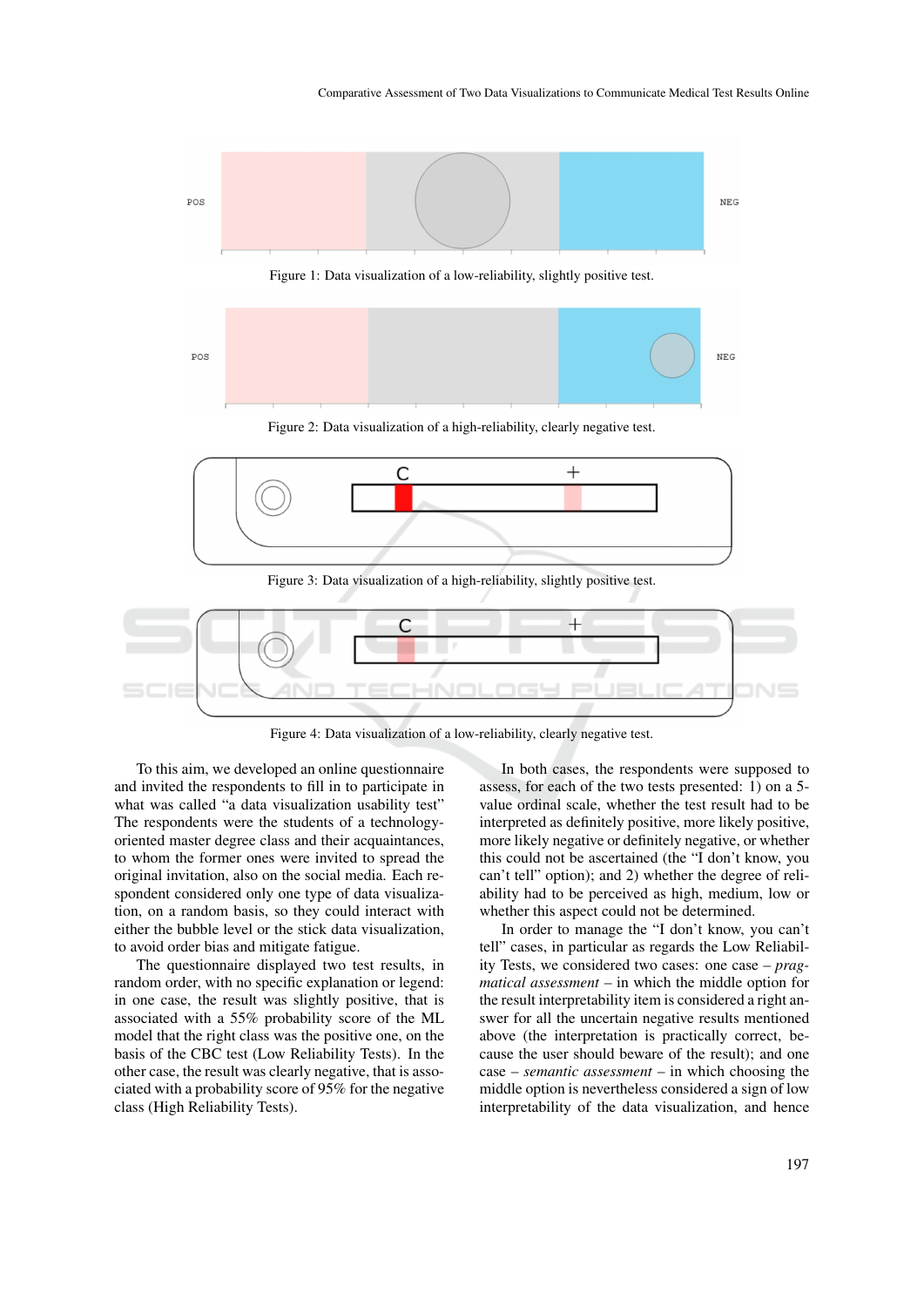the related responses are set apart with respect to the error count, but they are still considered as an answer in their own.

The survey was anonymous, associated with no incentives, and we did not send any reminder while the online questionnaire platform was left open. We purposely avoided collecting information about gender and age because not relevant with respect to the effectiveness assessment. For the statistical analysis of the responses (hypothesis testing and confidence interval analysis), we adopted a significance level of 95% (and  $\alpha$  of .05). Significance was assessed through the Fisher Exact Test, and the p-values were adjusted for multiple comparisons using the Bonferroni correction (VanderWeele and Mathur, 2019).

#### 3 RESULTS

When we closed the questionnaire, we had collected 116 complete responses, 43 for the bubble level visualization and 73 for the test stick one. The results of the statistical analysis for High Reliability tests and Low Reliability tests are reported in Tables 1, 3 and 4. Moreover, the results for the statistical analysis of the differences in the proportions of Uncertain answers for each visualization, is reported in Tables 2 and 5.

A visual representation of the results (in particular, of the error rates and respective 95% confidence intervals) is reported in Figures 5, 6 and 7: if the bars that denote the confidence intervals cross the median line (at 50%) the difference between the two proportions cannot be considered statistically significant. Finally in Figure 8 it is possible to see a visual comparison for the proportions of Uncertain answers.

## 4 DISCUSSION AND **CONCLUSIONS**

In this paper we investigated the differences in the readability of two different data visualizations to understand what data visualization could be the best one to propose for a public of non-specialist users of an online diagnostic tool by which to detect COVID-19 from routine blood tests. This can be generalized to any medical test results that must be communicated online and for which the probabilistic outcome (as in case of machine learning classifications) must be rendered by acknowledging the intrinsic uncertainty of the response. To this extent, this is the first study, to our knowledge, to apply the concept of *vague visualization* to medical test result communication.

While both data visualizations represented the same information, i.e., both the outcome of the COVID-19 test and its reliability, we found that the visualizations were significantly different in terms of information effectiveness and clarity, that is their capability to avoid to mislead their readers. In regard to the high reliability tests, we found no significant differences in terms of the respondents' ability to identify the correct outcome.

The respondents committed a lower number of errors when reading the *bubble level* visualization than when reading the *test stick* one, but the difference was not statistically significant (see Table 1): this is not surprising, as in the case of a high reliability test, both visualizations provide a clear representation of the correct outcome. However, we found a statistically significant difference in regard to the capacity to convey the reliability level: not only the stick was found to be adequate, but the bubble was found to be totally inadequate, as it induced errors in the large majority of the responses. This could be due to the fact that the bubble was not totally tangent to the border of the bar or to the width of the bubble, since users could only guess what the minimum width was associated with the highest reliability. In fact, this issue did not occur on low-reliability tests, in which the bubble width is the same as the height of the bar, thus clearly denoting *minimum reliability*.

On the other hand, if we consider the lowreliability tests we distinguished between a pragmatical and a semantic assessment: in regard to the former assessment, the *bubble level* visualization was found to be significantly more effective than the *test stick* one in rendering an outcome affected by predictive uncertainty (Kompa et al., 2021): indeed, the respondents committed a significantly lower number of interpretation errors in identifying both the correct outcome (i.e. positive vs negative) and the degree of reliability (see Tables 3 and 4). Conversely, the bubble was significantly worse in terms of the number of cases that were actually understood (see Table 5).

Also when we consider the convinced answers (semantic assessment) we see that, though both visualizations induce a similar number of errors (no one is significantly better than the other), the *bubble level* visualization is much better in conveying the right reliability degree of the test and kept the error rate at an acceptable level (approximately 5%): the other way round, and somewhat surprisingly, the *stick* visualization was terrible at that, because almost every respondent misinterpreted the meaning of a blurred control bar. This may seem surprising, because this latter visualization was purposely made similar to realworld stick tests, where a common convention asso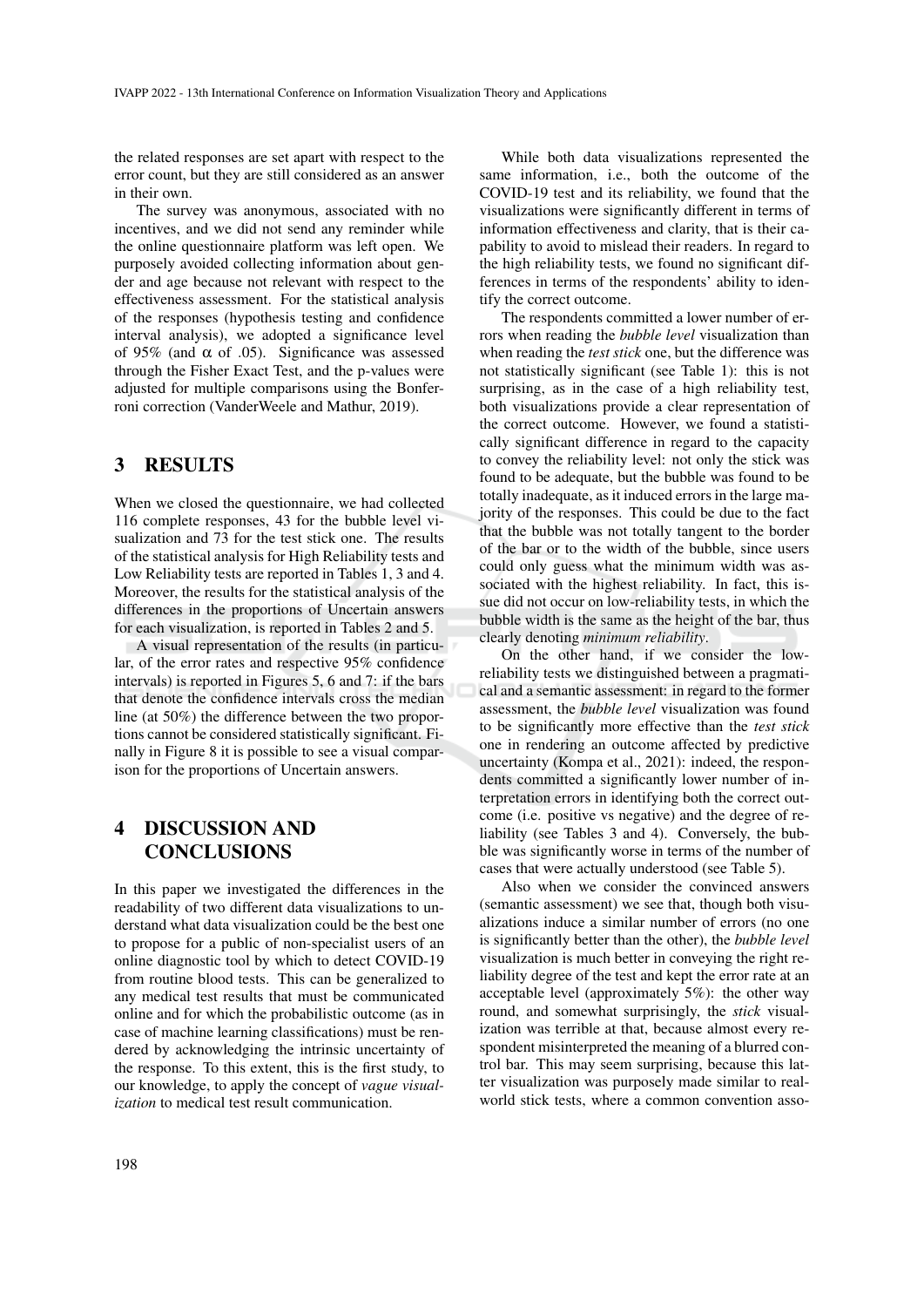Table 1: Results for High Reliability Tests, both in terms of Outcomes and Perceived reliability. For each visualization, we report the error rate (in terms of the number of respondents who identified the correct answer), its 95% confidence interval and the corrected p-value for the comparison between the two visualizations.

|               | <b>Outcomes</b> |                           |                      | Perceived reliability |                           |                      |
|---------------|-----------------|---------------------------|----------------------|-----------------------|---------------------------|----------------------|
|               |                 | Error Rate Conf. Interval | corrected<br>p-value |                       | Error Rate Conf. Interval | corrected<br>p-value |
| <b>Bubble</b> | 2.33%           | $[0 - 6.82]$              |                      | 76.7%                 | $[64.1 - 89.3]$           | $<$ 0.001 $\,$       |
| <b>Stick</b>  | $6.85\%$        | $[1.06 - 12.6]$           |                      | $6.85\%$              | $[1.05 - 12.6]$           |                      |

Table 2: Uncertain answers for High Reliabilty Tests, both in terms of Outcomes and Perceived reliability. For each visualization, we report the rate of uncertain answers (in terms of the number of respondents who responded with a middle option), its 95% confidence interval and the corrected p-value for the comparison between the two visualizations.

|               | Outcomes  |                |           | Perceived reliability |                |           |
|---------------|-----------|----------------|-----------|-----------------------|----------------|-----------|
|               | Uncertain | Conf. Interval | corrected | Uncertain             | Conf. Interval | corrected |
|               | answers   |                | p-value   | answers               |                | p-value   |
| <b>Bubble</b> | $0\%$     | ا () ا         |           | 2.33%                 | $[0 - 6.83]$   |           |
| <b>Stick</b>  | 4.11\%    | $[0 - 8.66]$   |           | $1.37\%$              | $[0 - 4]$      |           |

Table 3: Responses for Low Reliability Tests (Pragmatical Assessment), both in terms of Outcomes and Perceived reliability. For each visualization, we report the error rate (in terms of the number of respondents who identified the correct answer), its 95% confidence interval, and the corrected p-value for the comparison between the two visualizations.

|               |       | Outcomes                  |                      |       | Perceived reliability     |                      |
|---------------|-------|---------------------------|----------------------|-------|---------------------------|----------------------|
|               |       | Error Rate Conf. Interval | corrected<br>p-value |       | Error Rate Conf. Interval | corrected<br>p-value |
| <b>Bubble</b> | 9.30% | $[0.62 - 17.9]$           | $<$ 0.001 $\,$       | 6.98% | $[0 - 14.6]$              | < 0.001              |
| Stick         | 52.1% | $[40.5 - 63.5]$           |                      | 91.7% | $[85.4 - 98.1]$           |                      |
|               |       |                           |                      |       |                           |                      |

Table 4: Responses for Low Reliability Tests (Semantic Assessment), both in terms of Outcomes and Perceived reliability. For each visualization, we report the error rate (in terms of the number of respondents who identified the correct answer), its 95% confidence interval, the fraction of uncertain answers and the corrected p-value for the comparison between the two visualizations.

|                               | Outcomes       |                                                                 |                      | Perceived reliability |                                                                 |                                        |
|-------------------------------|----------------|-----------------------------------------------------------------|----------------------|-----------------------|-----------------------------------------------------------------|----------------------------------------|
| <b>Bubble</b><br><b>Stick</b> | 53.4%<br>57.5% | Error Rate Conf. Interval<br>$[38.6 - 68.4]$<br>$[46.2 - 68.9]$ | corrected<br>p-value | $16.2\%$<br>94.5%     | Error Rate Conf. Interval<br>$[5.24 - 27.3]$<br>$[89.3 - 99.7]$ | corrected<br>p-value<br>$<$ 0.001 $\,$ |

Table 5: Uncertain answers for Low Reliabilty Tests (Semantic Assessment), both in terms of Outcomes and Perceived reliability. For each visualization, we report the rate of uncertain answers(in terms of the number of respondents who responded with a middle option), its 95% confidence interval and the corrected p-value for the comparison between the two visualizations.

|               | Outcomes  |                 |                | Perceived reliability |                 |           |
|---------------|-----------|-----------------|----------------|-----------------------|-----------------|-----------|
|               | Uncertain | Conf. Interval  | corrected      | Uncertain             | Conf. Interval  | corrected |
|               | answers   |                 | p-value        | answers               |                 | p-value   |
| <b>Bubble</b> | 44.1%     | $[29.3 - 59]$   | $<$ 0.001 $\,$ | 9.30%                 | $[0.62 - 17.9]$ |           |
| <b>Stick</b>  | 5.48%     | $[0.26 - 10.7]$ |                | $2.73\%$              | $[0 - 6.7]$     |           |

ciates hardly-visible (or even invisible) control bar to the fact that the test is not reliable and should be discarded. However, it is noteworthy that the usability of these medical tests has rarely been assessed (Pike et al., 2013). In a recent study, the agreement among readers, for different types of commercially available stick-based pregnancy tests, was found to be as low as 59% (Gnoth and Johnson, 2014): this may provide an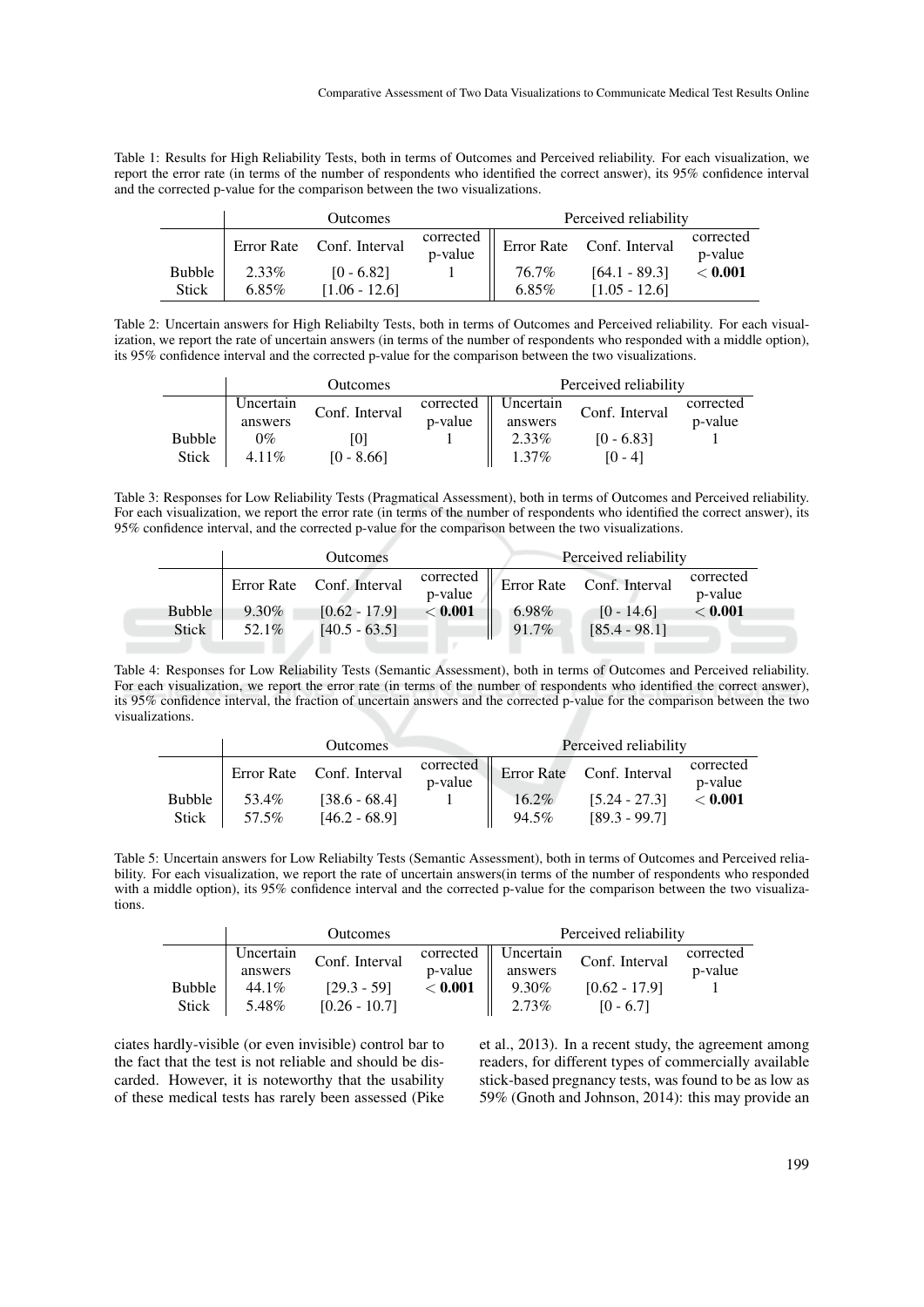#### IVAPP 2022 - 13th International Conference on Information Visualization Theory and Applications



Figure 6: Success and error rates for the Pragmatical assessment for the low reliability tests: outcome (left), confidence (right).

 $100$ 

70  $80$  $90$ 

60

 $10$  $2c$  $30$  $40$ 

explanation for the observed difficulty of the involved respondents to correctly identify the correct outcome.

 $40$  $50$ 

 $\overline{30}$ 

 $10$  $2c$ 

Summing things up: this user study highlights the complexity of the task to effectively communicate medically relevant information, like COVID-19 positivity, to a general public. Even adopting common metaphors, like the stick test, does not guarantee good results, that is avoiding interpretation errors, especially in the cases where misinterpretation could have poor consequences, that is when the results of the diagnostic test are not reliable. Furthermore, the fact that the convenience sample of respondents was almost totally constituted of young master degree students suggests that involving a more heterogeneous sample could result in even more extreme error rates.

However, we believe that these findings *do not* imply that the communication of diagnostic test results should be made just *simpler*, for instance by limiting these latter to be represented in terms of few nominal categories, like "positive" or "negative", as it is common practice for the so called "qualitative tests" (or rapid detection tests). Quite the opposite, this study

suggests the need for further user-centered research on how to effectively render the result of uncertain diagnostic tests (Rosen and Knäuper, 2009; Greis et al., 2018), especially when this is associated with a probabilistic estimate of the tests' reliability.

50

60  $70$ 80 90 100

Since this is often the case for tests whose results are produced by a ML algorithm (Kompa et al., 2021), we conclude this article with a final mention to the increasingly wider application of this kind of decision aid in healthcare (Foster et al., 2014). As already noted (Cabitza et al., 2016; Vellido, 2019), data visualization can play an important role in helping both clinicians and patients to better understand the advice and predictions supplied by ML systems (McIntyre et al., 2016), or to facilitate discussion and shared decision making between them (Rodighiero, 2016; Garcia-Retamero and Cokely, 2017). As this study shows, further research is needed to investigate how to better translate the numeric and probabilistic information that ML systems produce, in comprehensible and effective terms, to the benefit of both the community of healthcare practitioners and the larger public.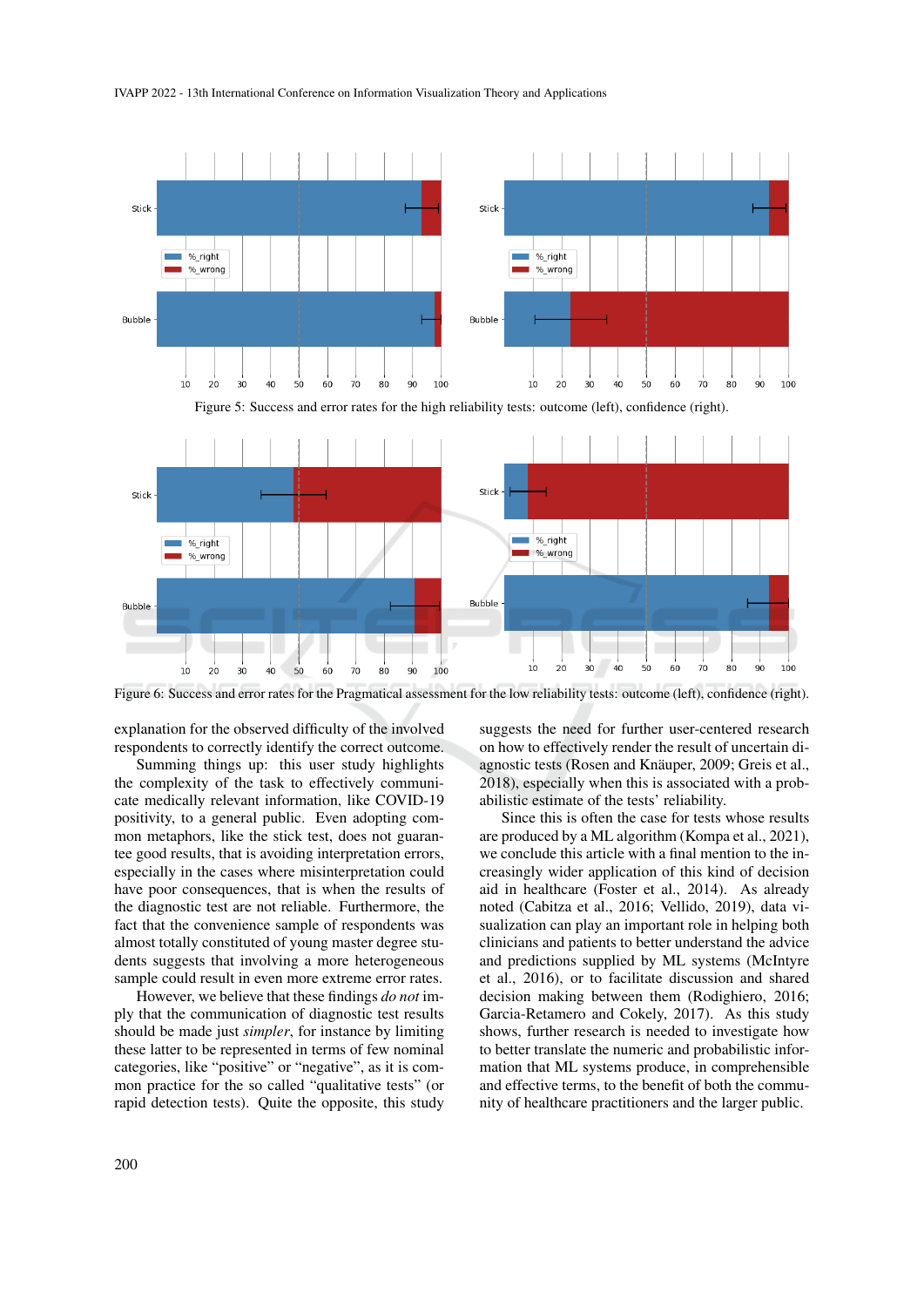#### Comparative Assessment of Two Data Visualizations to Communicate Medical Test Results Online







Figure 8: Comparison of the proportions of Uncertain answers for each visualization.

### ACKNOWLEDGMENT

The authors acknowledge the valuable contribution of Lorenzo Tomasoni, a Computer Science bachelor degree student who developed the data visualizations and helped collect some of the user study responses.

## **REFERENCES**

- Assale, M., Bordogna, S., and Cabitza, F. (2020). Vague visualizations to reduce quantification bias in shared medical decision making. In *VISIGRAPP (3: IVAPP)*, pages 209–216.
- Axell-House, D. B., Lavingia, R., Rafferty, M., Clark, E., Amirian, E. S., and Chiao, E. Y. (2020). The estima-

tion of diagnostic accuracy of tests for covid-19: A scoping review. *Journal of Infection*.

- Cabitza, F., Campagner, A., and Datteri, E. (2020). To err is (only) human. reflections on how to move from accuracy to trust for medical ai. In *ITAIS 2020: Proceedings of the XVII Conference of the Italian Chapter of AIS Organizing in a digitized world: Diversity, Equality and Inclusion, Pescara, Italy*.
- Cabitza, F., Campagner, A., Ferrari, D., Di Resta, C., Ceriotti, D., Sabetta, E., Colombini, A., De Vecchi, E., Banfi, G., Locatelli, M., et al. (2021). Development, evaluation, and validation of machine learning models for covid-19 detection based on routine blood tests. *Clinical Chemistry and Laboratory Medicine (CCLM)*, 59(2):421–431.
- Cabitza, F., Locoro, A., Fogli, D., and Giacomin, M. (2016). Valuable visualization of healthcare information: From the quantified self data to conversations. In *Proceedings of the International Working Conference*